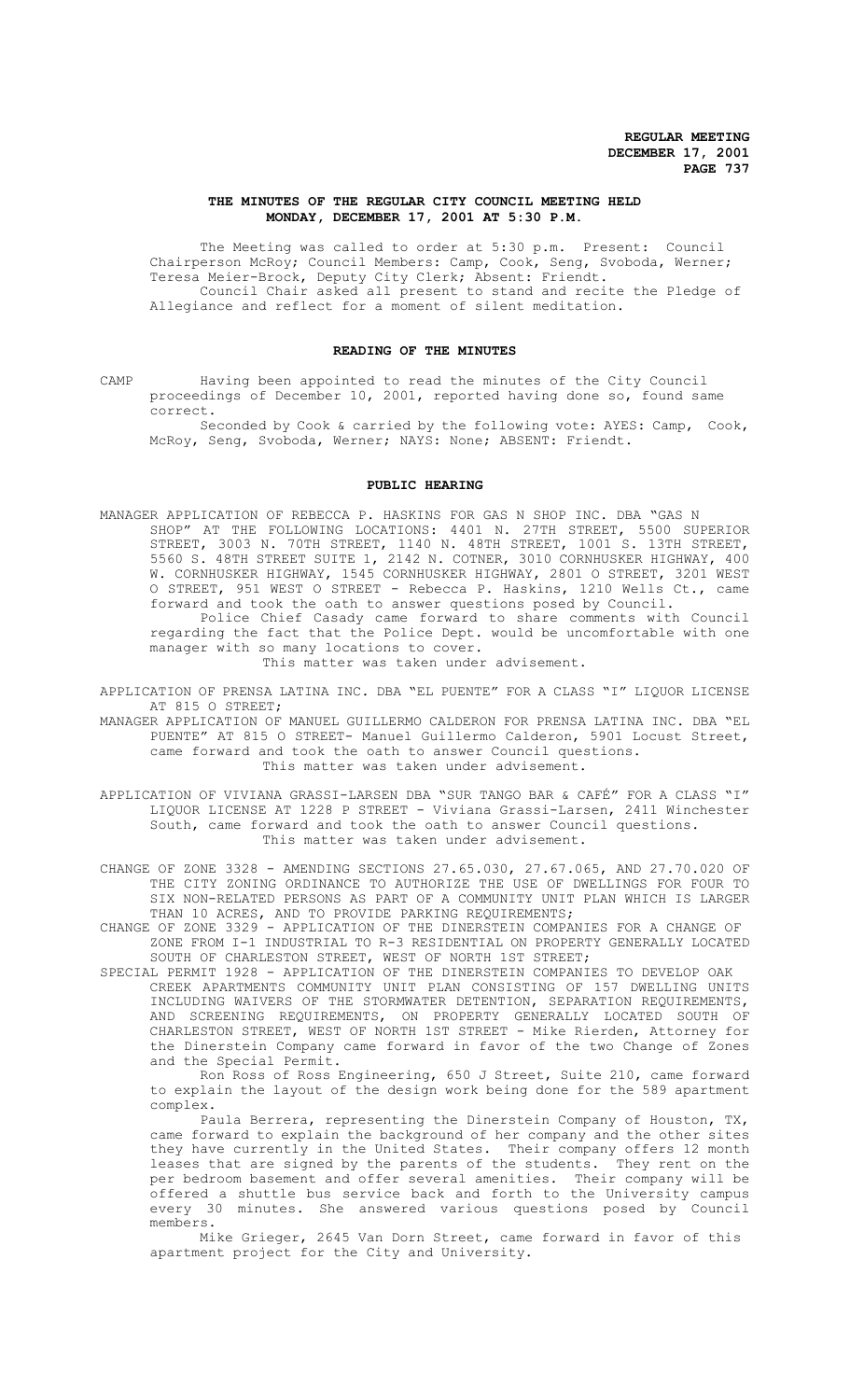Richard Halvorsen, 6311 Inverness Road, came forward in opposition. He suggested that the Council needs to defer this project so that it can be evaluated further and follow the overall comprehensive plan. Glen Cejkal, 1420 C Street, came forward in opposition to this

project. Danny Walker, 427 "E" Street, came forward in opposition to the project. He posed the following questions to Council regarding this being built in the floodplain and next to hazardous materials. He questioned who would be living in these apartment when there was no school in session. He wanted to know if the facility will be handicapped accessible. And he wanted to know how much area would be paved in this complex.

Jason Reynolds, Planning Staff, came forward to answer questions that the Council posed regarding deferring this plan to fall under the larger comprehensive plan.

Mr. Rierden, Mr. Ross and Ms. Berrera came forward to present their rebuttal and answer questions.

This matter was taken under advisement.

CREATING SEWER DISTRICT NO. 1176 IN S.W. 40TH STREET AND WEST "O" STREET AND ASSESSING THE COST THEREOF AGAINST THE BENEFITTED PROPERTY - Boyd Batterman, Westpoint Business Center, came forward in favor of this sewer district being created, due to the development of approximately 21 acres.

Dennis Bartels, Public Works Staff, said their staff was now requesting a 2nd & 3rd reading together, due to an error in the legal advertising.

Margo Glenbowski, Army Corp. of Engineers, 106 So. 15th St., Omaha, NE, came forward in favor of this project. She reported she has been working with Mr. Batterman to purchase land for the construction of a new Army Reserve Unit.

Fred Schoneweis, Mega Corporation, Lincoln, came forward in favor of this sewer district, that would allow further development along West "O" Street.

Milton Rogge, 1983 Holdrege Road, came forward to request that his property (Lot 72) be excluded from the assessment of this district.

Dennis Bartels, Public Works Staff, came forward to answer questions.

Discussion followed.

Dana Roper, City Attorney, came forward to answer questions.

Nicole Fleck-Tooze, Public Works and Utilities, came forward to offer additional information or clarification if a delay was necessary.

Mark Hunzeker, 530 S. 13th St., Suite B, representing other West "O" properties, came forward in favor of the sewer district, however realizing the need for the sewer, the property he is representing will not benefit from it.

Discussion followed about the future assessments of the properties that would be served by this new district.

Mr. Batterman again returned to the diaz to give his rebuttal and answer questions.

This matter was taken under advisement.

CHANGE OF ZONE 3346 - APPLICATION OF CHAMELEON & COMPANY, INC. FOR A CHANGE OF ZONE FROM I-1 INDUSTRIAL TO H-3 HIGHWAY COMMERCIAL ON PROPERTY GENERALLY LOCATED AT NORTH 1ST AND CHARLESTON STREETS - Ron Ross, Ross Engineering, 650 J Street, Suite 210, came forward in favor of this Change of Zone regarding the Dinerstein Companies intentions to build and the need for the zone change in that area. He answered questions posed by Council regarding the City's tow lot.

Danny Walker, 427 "E" Street, came forward with a question if there is a gas station or a propane supply agency planned to be located on this property? He is concerned about hazardous chemicals being stored in the floodplain.

Jason Reynolds, Planning Staff, came forward to answer questions Council had about what is allowed in the H-3 zone.

Richard Halverson, 6311 Inverness Road, came forward in opposition to this Change of Zone. He suggested it be deferred until the comp plan is done in February.

This matter was taken under advisement.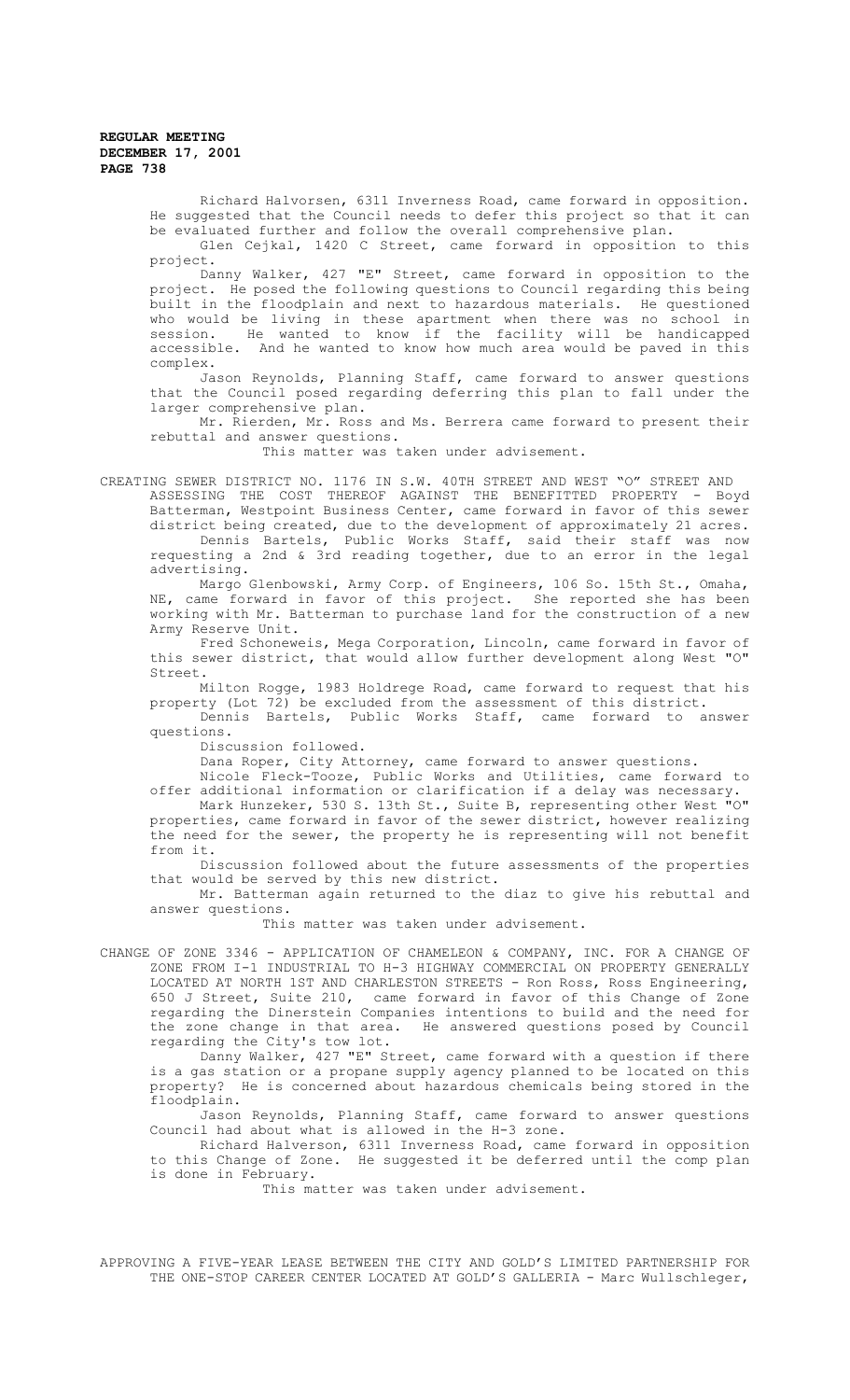Director of Urban Development, came forward in favor of the proposed fiveyear lease.

## 8:00 P.M. COUNCIL BREAK 8:00 P.M. RECONVENE

SPECIAL PERMIT NO. 1733C - APPLICATION OF TEDD HAVLICEK AND PATRICIA KOONTZ TO AMEND THE MUFF ADDITION COMMUNITY UNIT PLAN TO INCREASE THE NUMBER OF DWELLING UNITS FROM 166 TO 168 ON PROPERTY GENERALLY LOCATED AT S.W. 8TH STREET AND DARREN AVE. - J. D. Burt, Design Associates, 1609 N. 8th St., representing his clients, came forward in favor of the special permit and to answer questions.

This matter was taken under advisement.

- APPROVING AN AGREEMENT BETWEEN THE CITY AND THE NEBRASKA DEPT. OF ROADS FOR ADDITIONAL FUNDING FOR RIGHT-OF-WAY ACQUISITION FOR THE EAST O STREET WIDENING PROJECT FROM 52ND STREET TO WEDGEWOOD DRIVE - Al Imig, Public Works Dept., came forward to explain the resolution that acquires property for the East "O" Street widening project. This matter was taken under advisement.
- APPROVING A CONTRACT INVOLVING THE EXPENDITURES OF MONEY FROM APPROPRIATIONS OF MORE THAN ONE YEAR FOR A WATER PROJECT THAT INCLUDES THE MOVING AND UPGRADE OF A 4-MILLION GALLON WATER STORAGE RESERVOIR TO A 10-MILLION GALLON WATER STORAGE RESERVOIR IN CONJUNCTION WITH THE DEVELOPMENT THAT IS TAKING PLACE IN THE AREA OF 84TH STREET AND HIGHWAY 2 - Jerry Obrist, Lincoln Water System, came forward in favor of the contract.

Danny Walker, 427 "E" Street, came forward in opposition and to ask questions regarding the costs.

This matter was taken under advisement.

## **\*\* END OF PUBLIC HEARING \*\***

# **MISCELLANEOUS BUSINESS PUBLIC HEARING**

Mr. Sheldon Kushner, 3501 S. 35th Street, a retired pawnbroker, came forward to speak about his good relationship he had with the Lincoln Police Dept. over the years. He related to approximately three instances of problems over hand written pawn tickets, during the time he ran his shop. He stated he thinks the new ordinance that was passed earlier this year that requires pawnshops to have typewritten or computer generated pawn tickets is unfair. Now that his son runs his shop, he complained that this computer entry of data for the tickets slows them down and only allows them time to wait on one person at a time.

John Brown, Brown's Jewel Pawn, 846 N. 27th Street, came forward to discuss the change of ordinance. He stated that the pawnshop owners should have been contacted to have input into the wording of this ordinance. Since there are only 8 official pawn locations in the City of Lincoln, it would have been quite simple to send them all letters and to let them help in the decision making process. He suggested that the Police Department did not show any respect to the pawnbrokers considering this matter. He asked the Council to please reconsider this ordinance.

Bob McDowell, A-1 Pawn Shop, 135 South 9th Street, came forward to endorse what Mr. Kushner and Mr. Brown has already stated. He noted that from 3 - 6 p.m. is the busy time of the day for pawnbrokers. Most of us can write three pawn tickets in the time it would take to do the hunt and peck system for a typewritten or computer generated ticket. Customers that have to wait are going to leave and go elsewhere due to time constraints. He related that he too was disappointed that this new ordinance was passed without notification to the current pawnbrokers who do business in the City. He requested that the original language be put back in the ordinance. He suggested that the Council look at the plan that the City of Omaha has with their Police Dept. There was discussion and questions from several Council members.

Benjamin Kushner, 2035 Park Avenue, came forward to respond to some questions that had been asked. If information was missing or illegible for the police records, you would be cited by the Police for that lack of information. It does require an impact printer to get a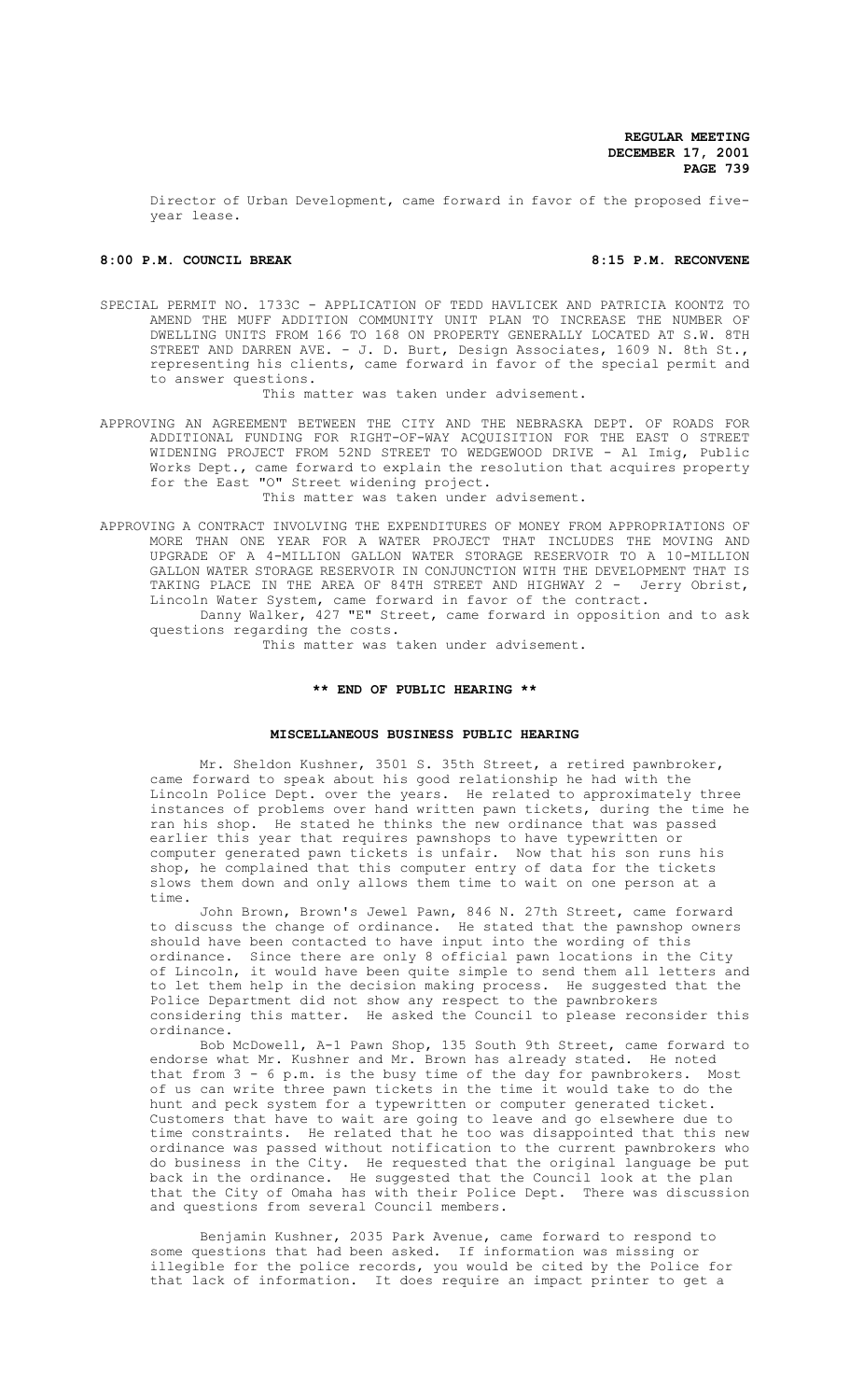good impression on the tickets due to them being 3-part tickets. Mr. Kushner is interested in maintaining a good working relationship with the Police Dept.

Chief of Police Casady came forward to explain the problems that the crime analysis department was having in being able to read illegible pawn tickets has resulted in the change of the ordinance. We want to<br>find stolen property and return it to its rightful owners. A task force find stolen property and return it to its rightful owners. within the Police Dept. was assigned to come up with solutions. The Chief presented the Council with a packet with photocopies of the last 11 tickets submitted by Mr. McDowell's pawn tickets. The task force came up with several ideas. One suggestion was to require pawn shops to purchase a computer system and software and transmit this information electronically on a daily basis, but we thought it would be working a hardship on small pawn shops. Ultimately they decided to have typewritten forms, figuring most pawn shops would have a typewriter. Chief Casady stated he would prefer not to change this ordinance at this time. Discussion by council members followed.

Glen Cejkal, 1420 "C" Street, came forward to support the Police Chief.

Danny Walker, 427 "E" Street, came forward to ask about the Law Enforcement being able to enter at the new student apartment complex by entering after only one knock at their door.

Mike Morosin, 2055 "S" St., Past President of Malone Neighborhood Assoc., came forward to ask if any of the questions he had presented at the end of the October had any specific answers regarding relocation issues. Chairperson McRoy assured him his questions have been passed along and that he was welcome to talk to Wynn Hjermstad if he desired. This matter was taken under advisement.

# **COUNCIL ACTION**

## **LIQUOR RESOLUTIONS**

MANAGER APPLICATION OF REBECCA P. HASKINS FOR GAS N SHOP INC. DBA "GAS N SHOP" AT THE FOLLOWING LOCATIONS: 4401 N. 27TH STREET, 5500 SUPERIOR STREET, 3003 N. 70TH STREET, 1140 N. 48TH STREET, 1001 S. 13TH STREET, 5560 S. 48TH STREET SUITE 1, 2142 N. COTNER, 3010 CORNHUSKER HIGHWAY, 400 W. CORNHUSKER HIGHWAY, 1545 CORNHUSKER HIGHWAY, 2801 O STREET, 3201 WEST O STREET, 951 WEST O STREET - PRIOR TO READING:

CAMP Moved to place this application on pending. Seconded by Seng & carried by the following vote: AYES: Camp, McRoy, Seng, Svoboda; NAYS: Cook & Werner; ABSENT: Friendt.

APPLICATION OF PRENSA LATINA INC. DBA "EL PUENTE" FOR A CLASS "I" LIQUOR LICENSE AT 815 O STREET - CLERK read the following resolution, which was introduced by Jon Camp, who moved its adoption for approval:<br>A-81275 BE IT RESOLVED by the City Council of the City of Linc

BE IT RESOLVED by the City Council of the City of Lincoln, Nebraska:

That after hearing duly had as required by law, consideration of the facts of this application, the Nebraska Liquor Control Act, and the pertinent City ordinances, the City Council recommends that the application of Prensa Latina Inc. dba "El Puente" for a Class "I" liquor license at 815 O Street, Lincoln, Nebraska, for the license period ending April 30, 2002, be approved with the condition that the premise<br>complies in every respect with all city and state regulations. The City complies in every respect with all city and state regulations. The City Clerk is directed to transmit a copy of this resolution to the Nebraska Liquor Control Commission.

Introduced by Jon Camp Seconded by Svoboda & carried by the following vote: AYES: Camp, Cook, McRoy, Seng, Svoboda, Werner; NAYS: None; ABSENT: Friendt.

MANAGER APPLICATION OF MANUEL GUILLERMO CALDERON FOR PRENSA LATINA INC. DBA "EL PUENTE" AT 815 O STREET - CLERK read the following resolution, which was introduced by Jon Camp, who moved its adoption for approval:<br>A-81276 WHEREAS, Prensa Latina Inc. dba "El Puente" located at 815 WHEREAS, Prensa Latina Inc. dba "El Puente" located at 815 O Street, Lincoln, Nebraska has been approved for a Retail Class "I"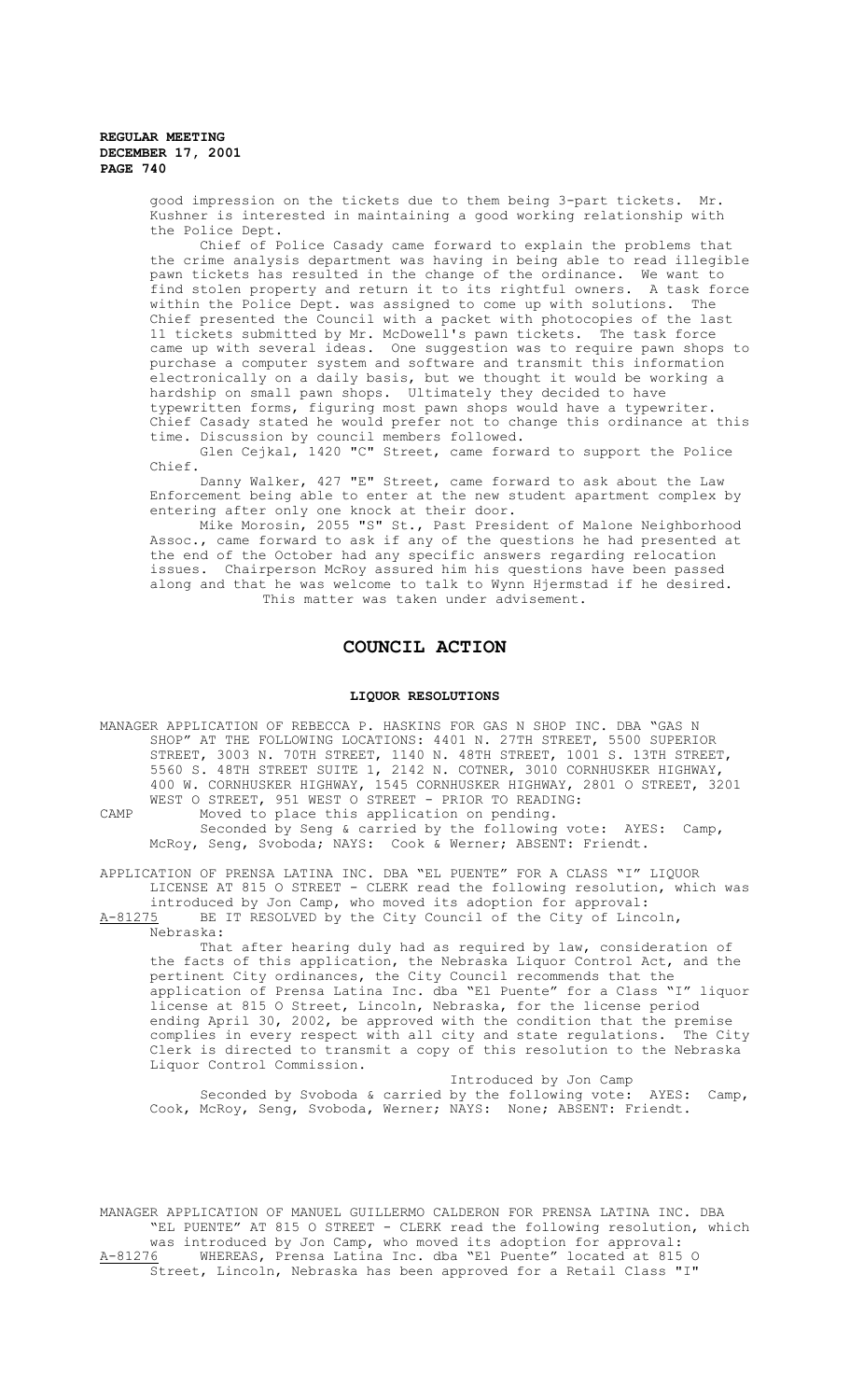liquor license, and now requests that Manuel Guillermo Calderon be named manager;

WHEREAS, Manuel Guillermo Calderon appears to be a fit and proper person to manage said business.

NOW, THEREFORE, BE IT RESOLVED by the City Council of the City of Lincoln, Nebraska:

That after hearing duly had as required by law, consideration of the facts of this application, the Nebraska Liquor Control Act, and the pertinent City ordinances, the City Council recommends that Manuel Guillermo Calderon be approved as manager of this business for said licensee. The City Clerk is directed to transmit a copy of this resolution to the Nebraska Liquor Control Commission. Introduced by Jon Camp

Seconded by Svoboda & carried by the following vote: AYES: Camp, Cook, McRoy, Seng, Svoboda, Werner; NAYS: None; ABSENT: Friendt.

APPLICATION OF VIVIANA GRASSI-LARSEN DBA "SUR TANGO BAR & CAFÉ" FOR A CLASS "I" LIQUOR LICENSE AT 1228 P STREET - CLERK read the following

resolution, which was introduced by Jon Camp, who moved its adoption for approval:<br>A-81277 BE

BE IT RESOLVED by the City Council of the City of Lincoln, Nebraska:

That after hearing duly had as required by law, consideration of the facts of this application, the Nebraska Liquor Control Act, and the pertinent City ordinances, the City Council recommends that the application of Viviana Grassi-Larsen dba "Sur Tango Bar & Café" for a Class "I" liquor license at 1228 P Street, Lincoln, Nebraska, for the license period ending April 30, 2002, be approved with the condition that the premise complies in every respect with all city and state regulations. The City Clerk is directed to transmit a copy of this resolution to the Nebraska Liquor Control Commission.

Introduced by Jon Camp

Seconded by Svoboda & carried by the following vote: AYES: Camp, Cook, McRoy, Seng, Svoboda, Werner; NAYS: None; ABSENT: Friendt.

# **ORDINANCES - 2ND READING**

CHANGE OF ZONE 3328 - AMENDING SECTIONS 27.65.030, 27.67.065, AND 27.70.020 OF THE CITY ZONING ORDINANCE TO AUTHORIZE THE USE OF DWELLINGS FOR FOUR TO SIX NON-RELATED PERSONS AS PART OF A COMMUNITY UNIT PLAN WHICH IS LARGER THAN 10 ACRES, AND TO PROVIDE PARKING REQUIREMENTS - PRIOR to reading:<br>SVOBODA Moved to suspend Council rules and have 3rd Reading and action of Moved to suspend Council rules and have 3rd Reading and action on this date.

Seconded by Seng & carried by the following vote: AYES: Camp, McRoy, Seng, Svoboda; NAYS: Cook & Werner; ABSENT: Friendt.

CLERK Read an ordinance introduced by Glenn Friendt, Amending Sections 27.65.030, 27.67.065, and 27.70.020 of the City Zoning Ordinance to authorize the use of dwellings for four to six non-related persons as part of a community unit plan which is larger than 10 acres, and to provide parking requirements, the second time. **(See further Council Action under ORDINANCES - 3RD READING.)**

CHANGE OF ZONE 3329 - APPLICATION OF THE DINERSTEIN COMPANIES FOR A CHANGE OF ZONE FROM I-1 INDUSTRIAL TO R-3 RESIDENTIAL ON PROPERTY GENERALLY LOCATED SOUTH OF CHARLESTON STREET, WEST OF NORTH 1ST STREET - PRIOR to

reading:<br>SVOBODA Mo Moved to suspend Council rules and have 3rd Reading and Action on this date.

Seconded by Seng & carried by the following vote: AYES: Camp, McRoy, Seng, Svoboda; NAYS: Cook & Werner; ABSENT: Friendt.

CLERK Read an ordinance, introduced by Glenn Friendt, for an Application of the Dinerstein Companies for a change of zone from I-1 Industrial to R-3 Residential on property generally located south of Charleston

Street, west of north 1st Street, the second time. **(See further Council Action under ORDINANCES - 3RD READING.)**

CREATING SEWER DISTRICT NO. 1176 IN S.W. 40TH STREET AND WEST "O" STREET AND ASSESSING THE COST THEREOF AGAINST THE BENEFITTED PROPERTY - PRIOR to reading:

CAMP Moved to suspend Council rules to have 3rd Reading and Action on this date.

Seconded by Seng & carried by the following vote: AYES: Camp, McRoy, Seng, Svoboda; NAYS: Cook & Werner; ABSENT: Friendt.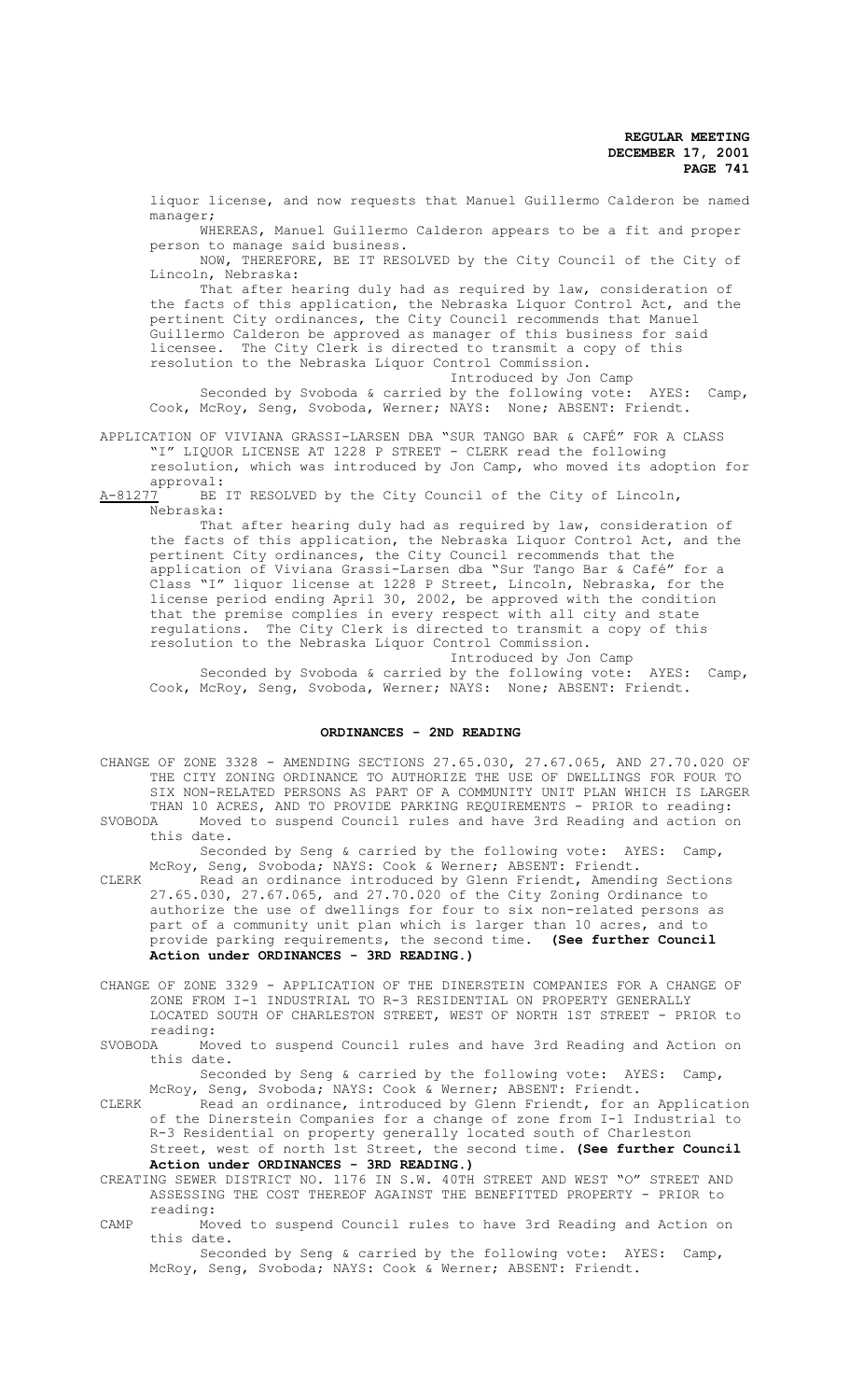- CLERK Read an ordinance, introduced by Ken Svoboda, creating sewer district No. 1176 in S. W. 40th Street and West "O" Street and assessing the cost thereof against the benefitted property, the second time. **(See further Council Action under ORDINANCES - 3RD READING.)**
- CHANGE OF ZONE 3346 APPLICATION OF CHAMELEON & COMPANY, INC. FOR A CHANGE OF ZONE FROM I-1 INDUSTRIAL TO H-3 HIGHWAY COMMERCIAL ON PROPERTY GENERALLY LOCATED AT NORTH 1ST AND CHARLESTON STREETS - CLERK read an ordinance, introduced by Ken Svoboda, for the application of Chameleon & Company, Inc. for a change of Zone from I-1 Industrial to H-3 Highway Commercial on property generally located at North 1st and Charleston Streets, the second time.
- APPROVING A FIVE-YEAR LEASE BETWEEN THE CITY AND GOLD'S LIMITED PARTNERSHIP FOR THE ONE-STOP CAREER CENTER LOCATED AT GOLD'S GALLERIA - CLERK read an ordinance, introduced by Ken Svoboda, approving a five-year lease between the City and Gold's Limited Partnership for the One-Stop Career Center located at Gold's Galleria, the second time.

# **RESOLUTIONS**

- SPECIAL PERMIT 1928 APPLICATION OF THE DINERSTEIN COMPANIES TO DEVELOP OAK CREEK APARTMENTS COMMUNITY UNIT PLAN CONSISTING OF 157 DWELLING UNITS INCLUDING WAIVERS OF THE STORMWATER DETENTION, SEPARATION REQUIREMENTS, AND SCREENING REQUIREMENTS, ON PROPERTY GENERALLY LOCATED SOUTH OF CHARLESTON STREET, WEST OF NORTH 1ST STREET - CLERK read a resolution, introduced by Terry Werner, who moved its adoption:<br>A-81278 WHEREAS, The Dinerstein Companies have submit
- WHEREAS, The Dinerstein Companies have submitted an application designated as Special Permit No. 1928 for authority to develop Oak Creek Apartments Community Unit Plan consisting of 157 dwelling units on property generally located south of Charleston Street west of North 1st Street, and legally described to wit:

A part of Lot 82 I.T. in the Southeast Quarter of Section 15, and a part of Lot 264 I.T., located in the Northeast Quarter of Section 22, all located in Township 10 North, Range 6 East of the 6th P.M., Lancaster County, Nebraska and being more particularly described by metes and bounds as follows: Referring to a found LCSM aluminum cap, being the North Quarter corner of Section 22, Township 10 North, Range  $\overline{6}$  East of the 6th P.M., Lancaster County, Nebraska; thence north 89 degrees 14 minutes 00 seconds east (an assumed bearing), and on the north line of the Northeast Quarter of said Section 22, a distance of 463.87 feet to the southwest corner of Lot 82 I.T., located in the Southeast Quarter of Section 15, Township 10 North, Range 6 East of the 6th P.M., Lancaster County, Nebraska and also said point is on the easterly right-of-way line of the Union Pacific Railroad and the point of beginning; thence north 47 degrees 10 minutes 43 seconds west, and on the westerly line of Lot 82 I.T. of said Section 15 or the easterly right-of-way line of said Union Pacific Railroad, a distance of 532.35 feet to a found 3/4" square pipe, being the northwest corner of Lot 82 I.T. of said Section 15 and also a point on a curve to the left; thence on a curve to the left and on the northerly line of Lot 82 I.T. of said Section 15, having a radius of 2989.79 feet, and a central angle of 04 degrees 35 minutes 04 seconds, with a chord bearing of north 75 degrees 57 minutes 29 seconds east, a chord distance of 239.17 feet to a found 3/4" square pipe, being the point of non-tangency; north 73 degrees 39 minutes 58 seconds east, and on the northerly line of Lot 82 I.T. of said Section 15, a distance of 1417.61 feet to a found 3/4" square pipe, being the north-northeast corner of Lot 82 I.T. of said Section 15 and also said point is on the southerly right-of-way line of Charleston Street; thence south 61 degrees 30 minutes 40 seconds east, and on the northerly line of Lot 82 I.T. of said Section 15 or the southerly right-of-way line of said Charleston Street, a distance of 143.19 feet to a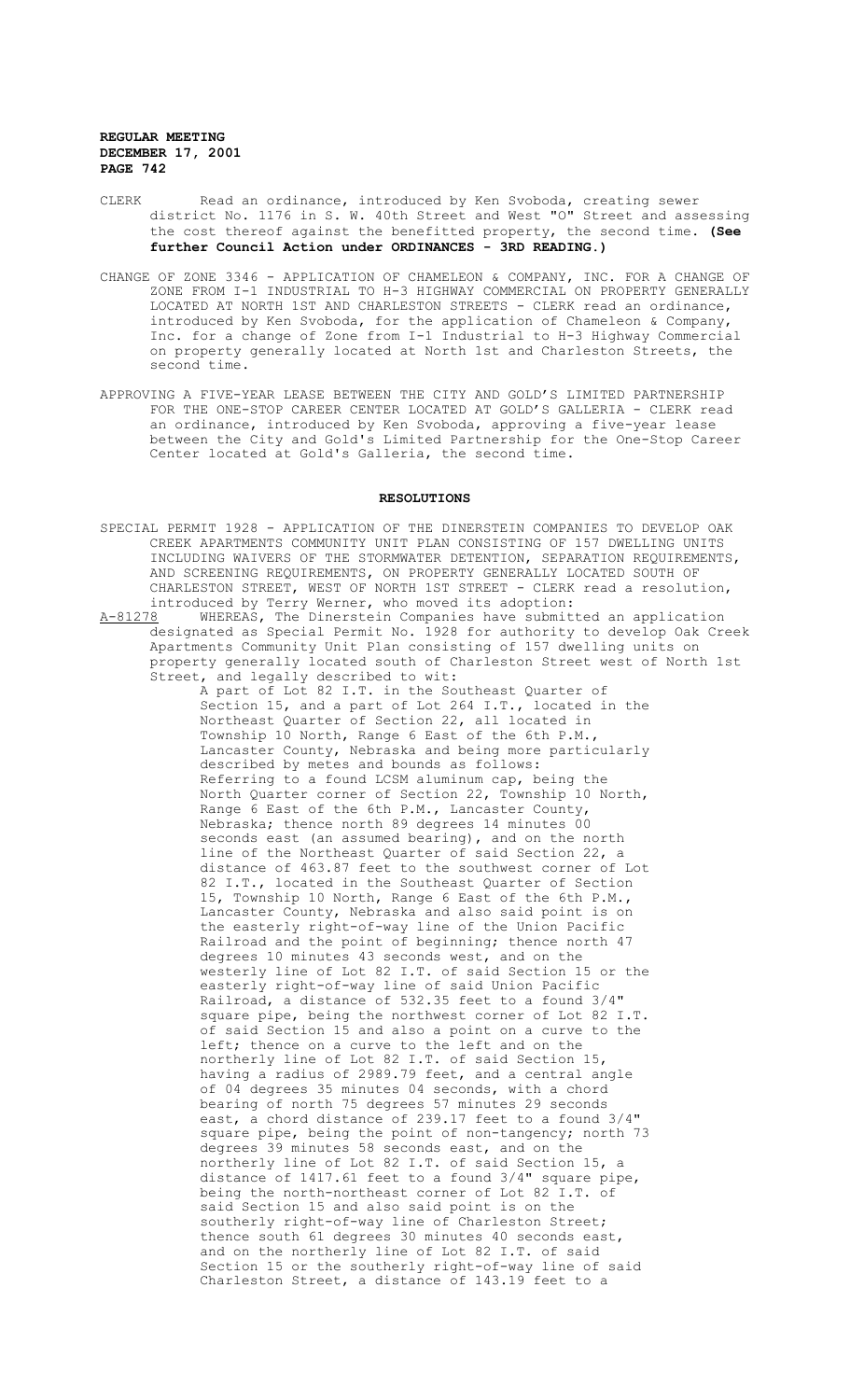point on the northeasterly line of Lot 82 I.T. of said Section 15; thence south 28 degrees 29 minutes 20 seconds west, a distance of 440.30 feet; thence south 00 degrees 19 minutes 51 seconds west, a distance of 99.98 feet; thence south 90 degrees 00 minutes 00 seconds west, a distance of 208.95 feet; thence south 76 degrees 58 minutes 05 seconds west, a distance of 133.38 feet; thence south 15 degrees 03 minutes 52 seconds west, a distance of 281.91 feet; thence south 06 degrees 11 minutes 43 seconds west, a distance of 107.96 feet; thence south 00 degrees 00 minutes 00 seconds west, a distance of 90.89 feet; thence south 45 degrees 57 minutes 38 seconds east, a distance of 149.32 feet; thence south 00 degrees 19 minutes 51 seconds west, a distance of 339.00 feet to a point on the southeasterly line of Lot 264 I.T. of said Section 22 and also said point is on the easterly right-of-way line of said Union Pacific Railroad; thence north 46 degrees 57 minutes 39 seconds west, and on the westerly line of Lot 264 I.T. of said Section 22 or the easterly right-of-way line of said Union Pacific Railroad, a distance of 997.74 feet to a point, being the northwest corner of Lot 264 I.T. and on the north line of the Northeast Quarter of said Section 22 and also said point is on the south line of Lot 82 I.T. of said Section 15; thence south 89 degrees 14 minutes 00 seconds west, and on the north line of the Northeast Quarter of said Section 22 and the north right-of-way line of said Union Pacific Railroad or the south line of Lot 82 I.T. of said Section 15, a distance of 69.54 feet to the point of beginning and containing a calculated area of 968,063.26 square feet or 22.224 acres, more or less; and also

A part of Lot 82 I.T., located in the Southeast Quarter of Section 15 and Lot 132 I.T., located in the Northeast Quarter of Section 22, all located in Township 10 North, Range 6 East of the 6th P.M., Lancaster County, Nebraska and being more particularly described by metes and bounds as follows: Referring to a found LCSM aluminum cap, being the North Quarter corner of Section 22, Township 10 North, Range 6 East of the 6th P.M., Lancaster County, Nebraska; thence north 89 degrees 14 minutes 00 seconds east (an assumed bearing) and on the north line of the Northeast Quarter of said Section 22, a distance of 97.21 feet to a set 5/8" rebar, being the southwesterly corner of a part of Lot 82 I.T., located in the Southeast Quarter of Section 15 or the northwesterly corner of Lot 132 I.T., located in the Northeast Quarter of Section 22, all located in Township 10 North, Range 6 East of the 6th P.M., Lancaster County, Nebraska, and also said point is on the easterly right-of-way line of the Burlington Northern and Santa Fe Railway and the point of beginning; thence north 34 degrees 56 minutes 54 seconds west, and on the westerly line of Lot 82 I.T. of said Section 15 or the easterly right-of-way line of said Burlington Northern and Santa Fe Railway, a distance of 488.65 feet to a set 5/8" rebar, being the northwesterly corner of part of Lot 82 I.T. of said Section 15 and said point is on the southerly rightof-way of Oak Creek and a point on a curve to the left; thence on a curve to the left and on the northerly line of a part of Lot 82 I.T. of said Section 15 or the southerly right-of-way line of said Oak Creek, having a radius of 2914.78 feet, and a central angle of 01 degrees 15 minutes 27 seconds, with a chord bearing of north 82 degrees 25 minutes 13 seconds east, a chord distance of 63.96 feet to a set 5/8" rebar, being the northeasterly corner of a part of Lot 82 I.T. of said Section 15 and also said point is on the westerly right-of-way line of Union Pacific Railway; thence south 47 degrees 10 minutes 43 seconds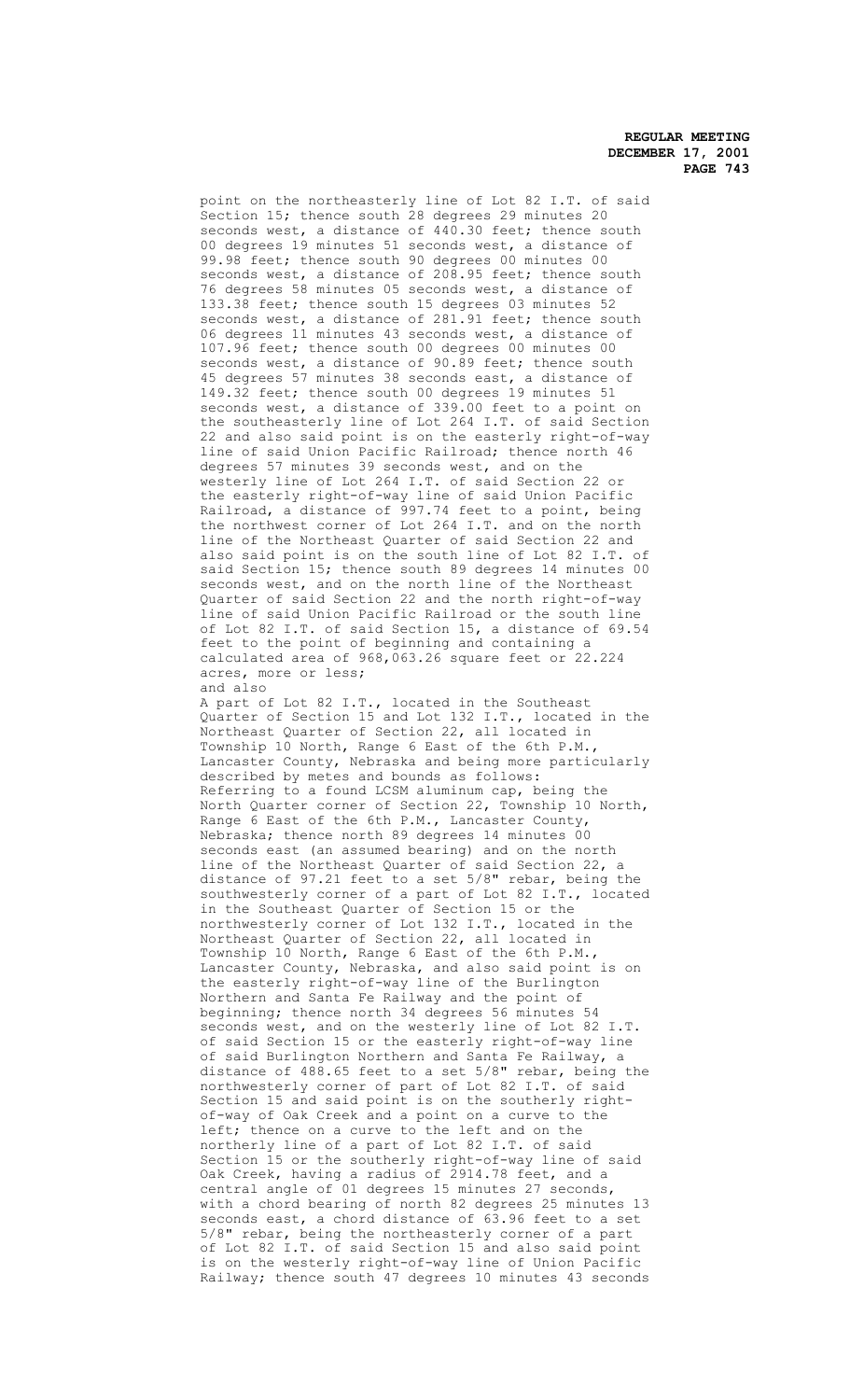> east, and on the easterly line of a part of Lot 82 I.T. of said Section 15 or the westerly right-of-way line of said Union Pacific Railway, a distance of 597.31 feet to a set 5/8" rebar, being a point on the north line of the Northeast Quarter and the southeasterly corner of a part of Lot 82 I.T. of said Section 15; thence south 89 degrees 14 minutes 00 seconds west, and on the north line of the Northeast Quarter of said Section 22 and the north right-of-way line of said Union Pacific Railway or the south line of a part of Lot 82 I.T. of said Section 15, a distance of 74.35 feet to a set 5/8" rebar, being the northeasterly corner of Lot 132 I.T. of said Section 22 and the westerly right-of-way line of said Union Pacific Railway; thence south 46 degrees 57 minutes 39 seconds east, and on the easterly line of Lot 132 I.T. of said Section 22 or the westerly right-of-way line of said Union Pacific Railway, a distance of 2251.73 feet to a set 5/8" rebar, being the southeasterly corner of Lot 132 I.T. of said Section 22; thence north 89 degrees 24 minutes 42 seconds west, and on the southerly line of Lot 132 I.T. of said Section 22, a distance of 659.15 feet to a set 5/8" rebar, being the southwesterly corner of Lot 132 I.T. of said Section 22 or a point on the easterly right-of-way line of said Burlington Northern and Santa Fe Railway and also on a curve to the right; thence on a curve to the right and on the southwesterly line of Lot 132 I.T. of said Section 22 or the easterly right-of-way line of said Burlington Northern and Santa Fe Railway, having a radius of 1046.23 feet, an arc length of 88.87 feet and a central angle of 04 degrees 52 minutes 02 seconds, with a chord bearing of north 37 degrees 35 minutes 16 seconds west, a chord distance of 88.85 feet to a point of non-tangency; thence south 55 degrees 03 minutes 32 seconds west, and on the southeasterly line of Lot 132 I.T. of said Section 22 or the northwesterly right-of-way line of said Burlington Northern and Santa Fe Railway, a distance of 50.00 feet to a set 5/8" rebar, being the westsouthwesterly corner of Lot 132 I.T. of said Section 22; thence north 34 degrees 56 minutes 54 seconds west, and on the westerly line of Lot 132 I.T. of said Section 22 or the easterly right-of-way line of said Burlington Northern and Santa Fe Railway, a distance of 1813.29 feet to the point of beginning and containing a calculated area of 720,911.13 square feet or 16.550 acres, more or less;

WHEREAS, the real property adjacent to the area included within the site plan for this community unit plan will not be adversely affected; and

WHEREAS, said site plan together with the terms and conditions hereinafter set forth are consistent with the intent and purpose of Title 27 of the Lincoln Municipal Code to promote the public health, safety, and general welfare.

NOW, THEREFORE, BE IT RESOLVED by the City Council of the City of Lincoln, Nebraska:

That the application of The Dinerstein Companies, hereinafter referred to as "Permittee", to develop the Oak Creek Apartments Community Unit Plan consisting of 157 dwelling units, on the property legally described above, be and the same is hereby granted under the provisions of Section 27.63.320 and Chapter 27.65 of the Lincoln Municipal Code upon condition that construction and operation of said community unit plan be in strict compliance with said application, the site plan, and the following additional express terms, conditions, and requirements:

1. This permit approves 157 dwelling units, 120 of which are dwellings for non-related persons with 480 occupants and the following waivers:

- a. The requirement of the Stormwater Drainage Design Standards that stormwater retention/detention be provided on site.
- b. The requirement of Section 27.71.140 of the Lincoln Municipal Code that 3-story buildings have a 40 foot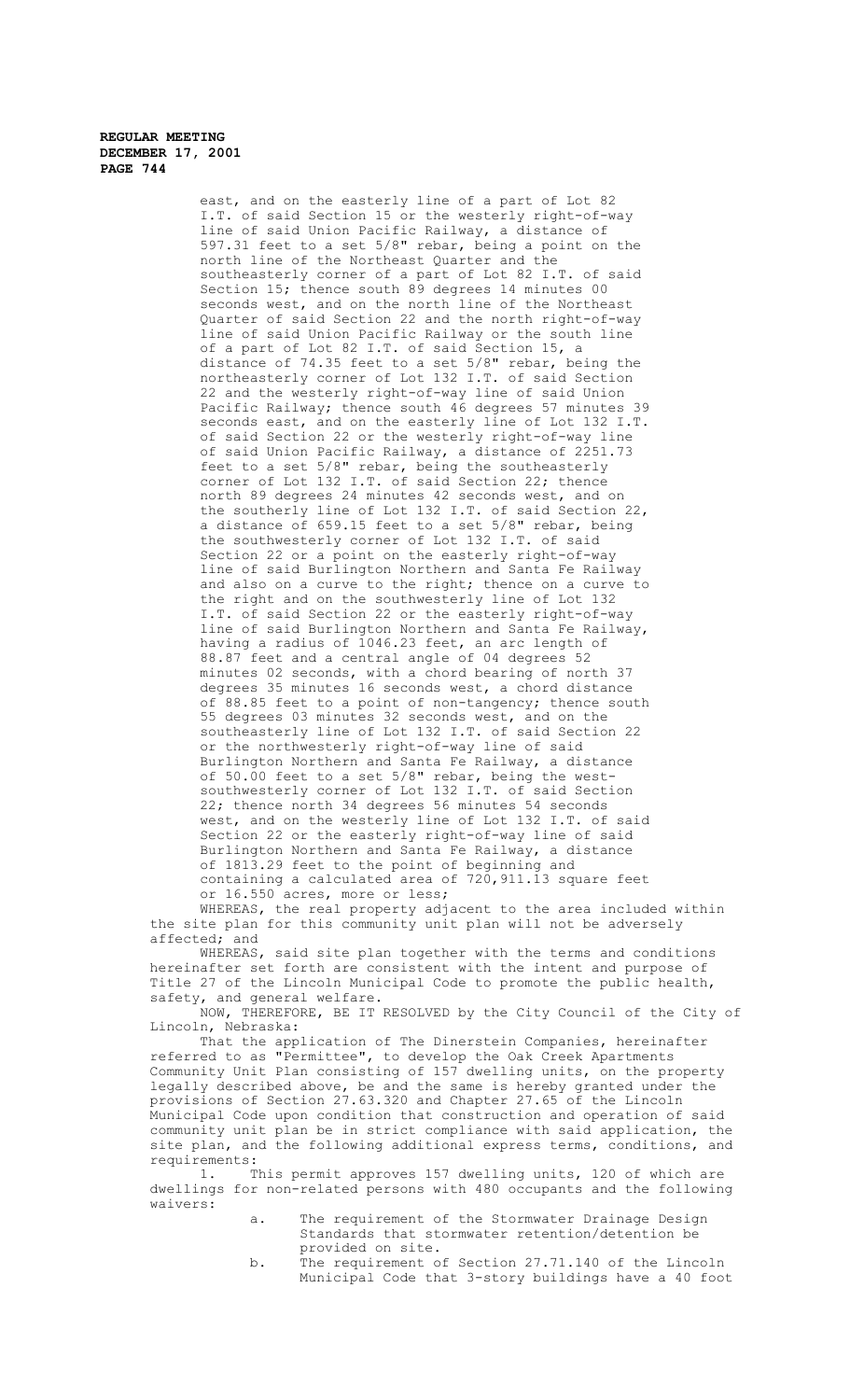separation from each other.

- c. The requirement of the Design Standards for Screening and Landscaping that screening be provided for residential lots back on public streets and railroads.
- 2. Before receiving building permits: a. The Permittee must submit six copies of a revised and
	- reproducible final plan. b. The construction plans must conform to the approved
	- plans. c. The water main in West Charleston Street must be in
	- place. d. Provide a meter pit acceptable to the Department of Public Works & Utilities.
	- e. Either receive 404 approval from the Army Corps of Engineers or provide a letter from the Corps indicating that no permit is required.

3. Before occupying the dwelling units West Charleston Street must be constructed in accordance with the City of Lincoln Design Standards.<br>4.

Before occupying the dwelling units all development and construction must be completed in conformance with the approved plans. 5. All privately-owned improvements must be permanently

maintained by the Permittee.

6. The site plan approved by this permit shall be the basis for all interpretations of setbacks, yards, locations of buildings, location of parking and circulation elements, and similar matters.<br>7. The terms, conditions, and requirements of th

The terms, conditions, and requirements of this resolution shall be binding and obligatory upon the Permittee, its successors, and assigns. The building official shall report violations to the City Council which may revoke the special permit or take such other action as may be necessary to gain compliance.

8. The Permittee shall sign and return the City's letter of acceptance to the City Clerk within 30 days following approval of the special permit, provided, however, said 30-day period may be extended up to six months by administrative amendment. The City Clerk shall file a copy of the resolution approving the special permit and the letter of acceptance with the Register of Deeds, filing fees therefor to be paid in advance by the Permittee.<br>9. The Planning Dir

The Planning Director may extend the deadline to sign the letter of acceptance by six months.

Introduced by Terry Werner Seconded by Seng & carried by the following vote: AYES: Camp, Cook, McRoy, Seng, Svoboda, Werner; NAYS: None; ABSENT: Friendt.

ASSESSING THE COSTS INCURRED FOR CUTTING WEEDS AGAINST THE VARIOUS BENEFITTED PROPERTY FOR THE PERIOD OF JANUARY 1 THROUGH DECEMBER 31, 2001 - CLERK read a resolution, introduced by Terry Werner, who moved its adoption: A-81279 BE IT RESOLVED by the City Council of the City of Lincoln,

Nebraska that:

The costs for cutting, clearing, and removing weeds and other worthless vegetation as shown on the attached list for January 1, 2001 through December 31, 2001 be and the same are hereby assessed against the properties set opposite each amount, as shown thereon.

Introduced by Terry Werner Seconded by Seng & carried by the following vote: AYES: Camp, Cook, McRoy, Seng, Svoboda, Werner; NAYS: None; ABSENT: Friendt.

ACCEPTING THE REPORT OF NEW AND PENDING CLAIMS AGAINST THE CITY AND APPROVING DISPOSITION OF CLAIMS SET FORTH THEREIN FOR THE PERIOD OF NOVEMBER 16- 30, 2001 - CLERK read a resolution, introduced by Terry Werner, who moved its adoption:

A-81280 BE IT RESOLVED by the City Council of the City of Lincoln, Nebraska:

That the claims listed in the attached report, marked as Exhibit "A", dated December 3, 2001, of various new and pending tort claims filed against the City of Lincoln with the Office of the City Attorney or the Office of the City Clerk, as well as claims which have been disposed of, are hereby received as required by <u>Neb. Rev. Stat.</u> § 13-905 (Reissue 1997). The dispositions of claims by the Office of the City Attorney, as shown by the attached report, are hereby approved:<br>DENIED ALLOWED DENIED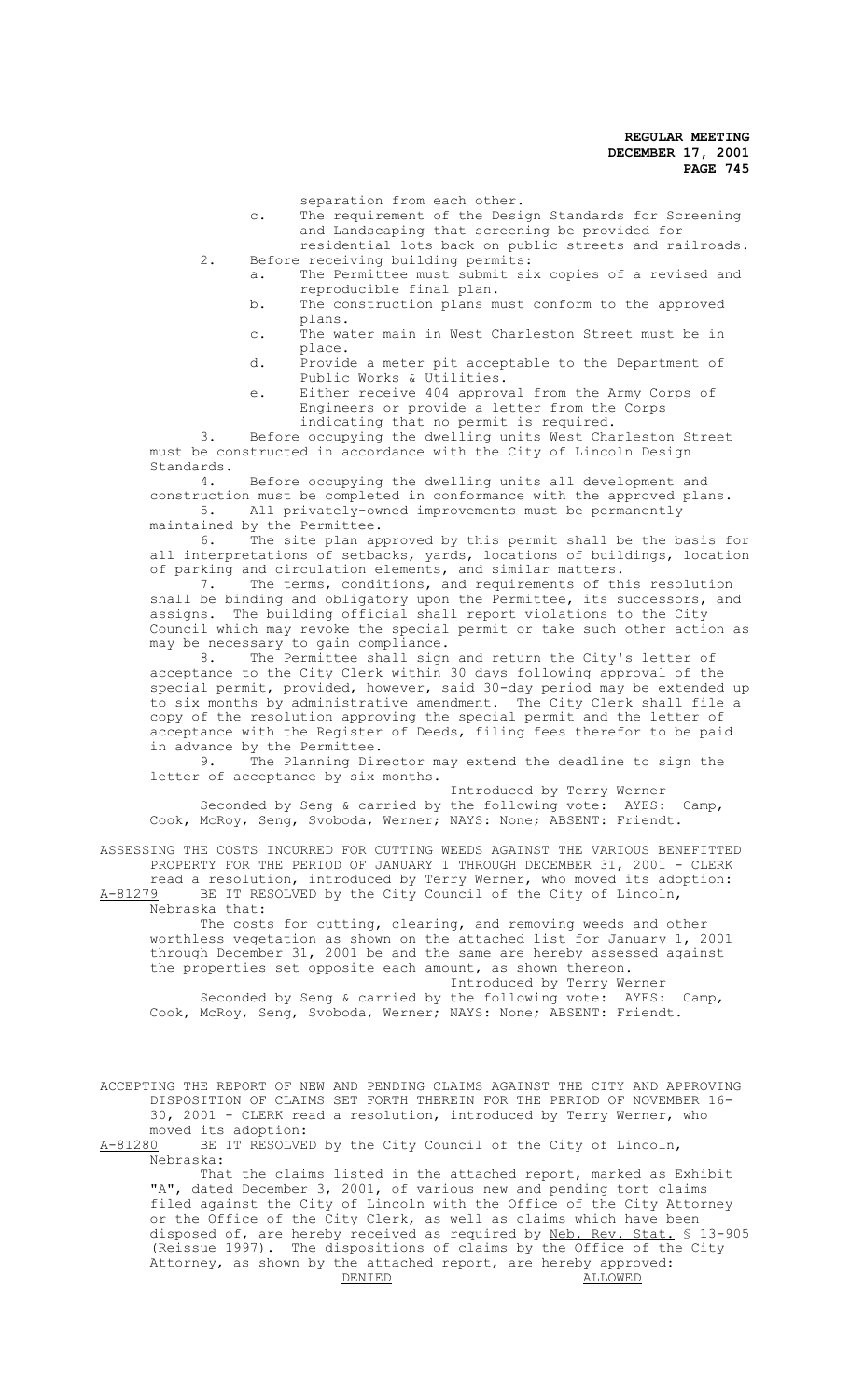Donald C. Armstrong \$70.00 None The City Attorney is hereby directed to mail to the various claimants listed herein a copy of this resolution which shows the final disposition of their claim. Introduced by Terry Werner Seconded by Seng & carried by the following vote: AYES: Camp, Cook, McRoy, Seng, Svoboda, Werner; NAYS: None; ABSENT: Friendt. SPECIAL PERMIT NO. 1733C - APPLICATION OF TEDD HAVLICEK AND PATRICIA KOONTZ TO AMEND THE MUFF ADDITION COMMUNITY UNIT PLAN TO INCREASE THE NUMBER OF DWELLING UNITS FROM 166 TO 168 ON PROPERTY GENERALLY LOCATED AT S.W. 8TH STREET AND DARREN AVE. - CLERK read a resolution, introduced by Terry Werner, who moved its adoption:<br>A-81281 WHEREAS, Tedd Havlicek and WHEREAS, Tedd Havlicek and Patricia Koontz have submitted an application designated as Special Permit No. 1733C for authority to amend the Muff 1st Addition Community Unit Plan to increase the number of dwelling units from 166 to 168 on property generally located at S.W. 8th Street and Darren Avenue, and legally described to wit: Lots 74 and 105 of Irregular Tracts, Blocks 1 and 2 in Muff 4th Addition, Blocks 1 and 2, and Outlots A and B in Muff 3rd Addition, Blocks 1 and 2, Muff 2nd Addition, Block 1, Muff 1st Addition, Blocks 1, 2, and 3 and Outlot A in Muff Addition, all located in the Southwest Quarter of Section 27, Township 10 North, Range 6 East of the 6th P.M., Lancaster County, Nebraska and more particularly described as follows: Beginning at the northwest corner of the Southeast Quarter of the Southwest Quarter of Section 27, Township 10 North, Range 6 East, thence on an assumed bearing of north 89 degrees 53 minutes 59 seconds east on the north line of Lot 105 of Irregular Tracts for a distance of 671.99 feet; thence south 00 degrees 05 minutes 50 seconds west on the east line of said Lot 105, for a distance of 594.93 feet; thence south 89 degrees 55 minutes 12 seconds west for a distance of 2.69 feet; thence south 00 degrees 23 minutes 52 seconds east for a distance of 54.52 feet; thence south 89 degrees 55 minutes 12 seconds west for a distance of 30.25 feet; thence south 00 degrees 23 minutes 52 seconds east for a distance of 36.25 feet to the southeast corner of Lot 74 of Irregular Tracts; thence south 00 degrees 15 minutes 23 seconds east on the east line of Blocks 1 and 3 in Muff Addition for a distance of 315.82 feet; thence south 00 degrees 30 minutes 22 seconds east and continuing on the east line of said Block 3 for a distance of 159.72 feet to the southeast corner of Lot 7 in said Block 3; thence south 89 degrees 58 minutes 54 seconds west on the south line of Blocks 2 and 3 in Muff Addition and on the south line of Block 2 in Muff 3rd Addition and on the south line of Block 2 in Muff 2nd Addition for a distance of 632.08 feet to a point on the centerline of Trimble Street; thence south 00 degrees 53 minutes 04 seconds east on the centerline of Trimble Street for a distance of 140.83 feet; thence north 90 degrees 00 minutes 00 seconds west on the south line of Block in Muff 2nd Addition extended, for a distance of 175.74 feet to the southwest corner of Block 1 in Muff 2nd Addition; thence north 00 degrees 30 minutes 46 seconds west on the west line of Block 1 Muff 2nd Addition and on the west line of Blocks 1 and 2 in Muff 4th Addition for a distance of 1300.86 feet to the northwest corner of Block 1 in Muff 4th Addition; thence north 89 degrees 53 minutes 59 seconds east on the north line of Block 1 in Muff 4th Addition for a distance of 175.80 feet to the point of beginning; said property contains 22.628 acres more or less. WHEREAS, the real property adjacent to the area included within the site plan for this revised community unit plan will not be adversely

affected; and WHEREAS, said site plan together with the terms and conditions

hereinafter set forth are consistent with the intent and purpose of Title 27 of the Lincoln Municipal Code to promote the public health, safety, and general welfare.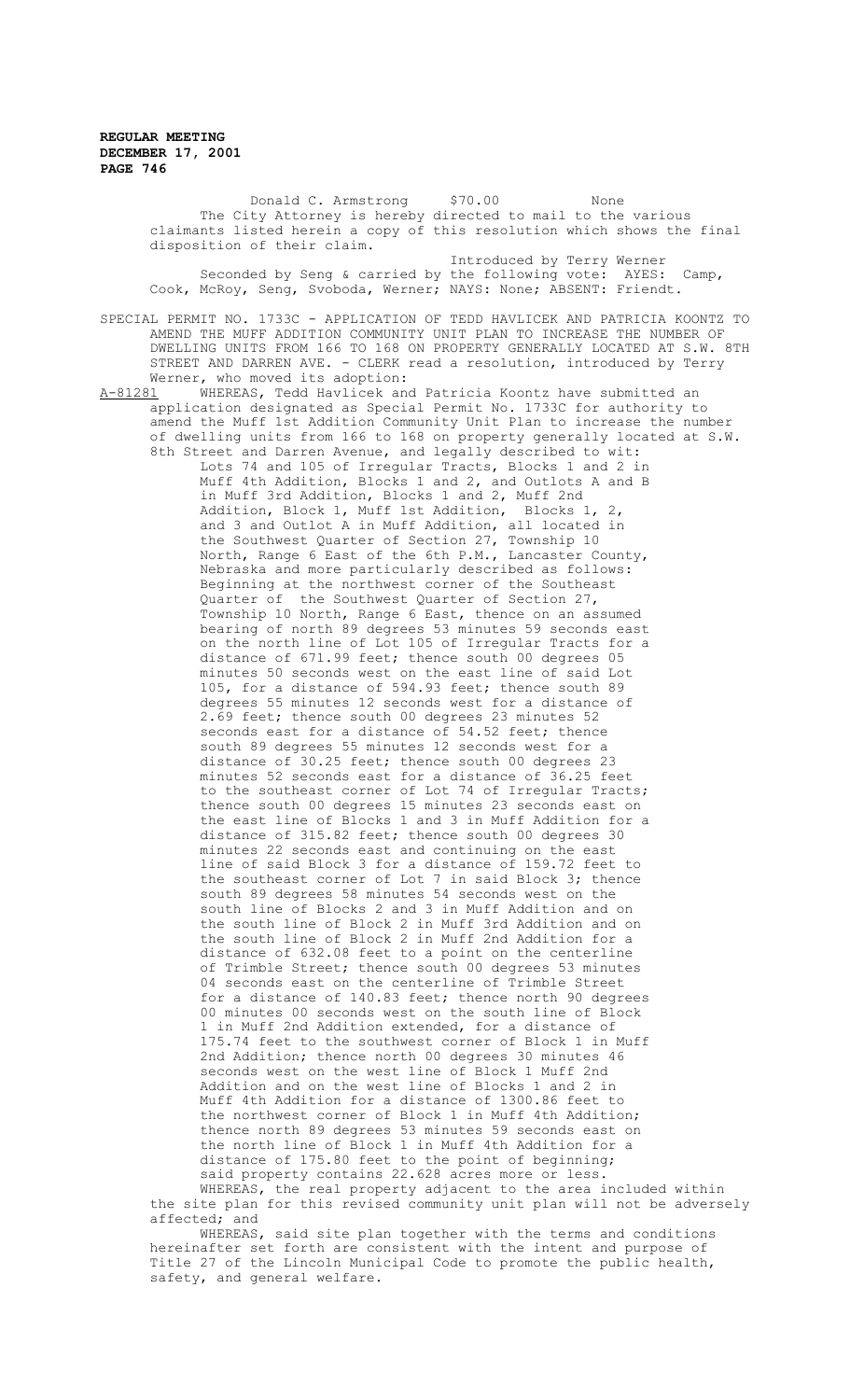NOW, THEREFORE, BE IT RESOLVED by the City Council of the City of Lincoln, Nebraska:

That the application of Tedd Havlicek and Patricia Koontz, hereinafter referred to as "Permittee", increase the number of dwelling units from 166 to 168, on the property legally described above, be and the same is hereby granted under the provisions of Section 27.63.320 and Chapter 27.65 of the Lincoln Municipal Code upon condition that construction and operation of said community unit plan be in strict compliance with said application, the site plan, and the following

additional express terms, conditions, and requirements:<br>1. This permit approves an additional 2 dwelling This permit approves an additional 2 dwelling units within the Muff, Muff 1st Addition, and Muff 2nd Addition Community Unit Plan for a total of 168 dwelling units.

- Before receiving building permits:
	- a. The Permittee must submit a revised and reproducible final plan and five copies to the Planning Department.
	- b. The construction plans must conform to the approved plans.
	- c. The final plat within this community unit plan must be approved by the City.

3. Before occupying the dwelling units all development and construction must be completed in conformance with the approved plans.

4. All privately owned improvements shall be permanently maintained by the Permittee or an appropriately established homeowners association approved by the City Attorney.

5. The site plan approved by this permit shall be the basis for all interpretations of setbacks, yards, locations of buildings, location of parking and circulation elements, and similar matters.

6. The terms, conditions, and requirements of this resolution shall be binding and obligatory upon the Permittee, their successors, and assigns. The building official shall report violations to the City Council which may revoke the special permit or take such other action as may be necessary to gain compliance.

7. The Permittee shall sign and return the City's letter of acceptance to the City Clerk within 30 days following approval of the special permit, provided, however, said 30-day period may be extended up to six months by administrative amendment. The City Clerk shall file a copy of the resolution approving the special permit and the letter of acceptance with the Register of Deeds, filing fees therefor to be paid

in advance by the Permittee.<br>8. The site plan as The site plan as approved with this resolution voids and supersedes all previously approved plans for this site, however, all resolutions approving previous permits remain in force unless specifically amended by this resolution.

Introduced by Terry Werner Seconded by Seng & carried by the following vote: AYES: Camp, Cook, McRoy, Seng, Svoboda, Werner; NAYS: None; ABSENT: Friendt.

APPROVING AN AGREEMENT BETWEEN THE CITY AND THE NEBRASKA DEPT. OF ROADS FOR ADDITIONAL FUNDING FOR RIGHT-OF-WAY ACQUISITION FOR THE EAST O STREET WIDENING PROJECT FROM 52ND STREET TO WEDGEWOOD DRIVE - CLERK read a

resolution, introduced by Terry Werner, who moved its adoption: A-81282 BE IT RESOLVED by the City Council of the City of Lincoln, Nebraska:

That the attached Supplement Agreement No. 2 between the City of Lincoln and the State of Nebraska Department of Roads to amend the East "O" Street widening project agreement for utilization of additional Federal STPAA funds for right-of-way acquisition, in accordance with the terms and conditions contained in said Agreement, is hereby approved and the Mayor is authorized to execute the same on behalf of the City of Lincoln.

The City Clerk is directed to return the executed copies of the Agreement to the Department of Public Works, for transmittal and execution by the State Department of Roads.

Introduced by Terry Werner

Seconded by Seng & carried by the following vote: AYES: Camp, Cook, McRoy, Seng, Svoboda, Werner; NAYS: None; ABSENT: Friendt.

APPROVING A CONTRACT INVOLVING THE EXPENDITURES OF MONEY FROM APPROPRIATIONS OF MORE THAN ONE YEAR FOR A WATER PROJECT THAT INCLUDES THE MOVING AND UPGRADE OF A 4-MILLION GALLON WATER STORAGE RESERVOIR TO A 10-MILLION GALLON WATER STORAGE RESERVOIR IN CONJUNCTION WITH THE DEVELOPMENT THAT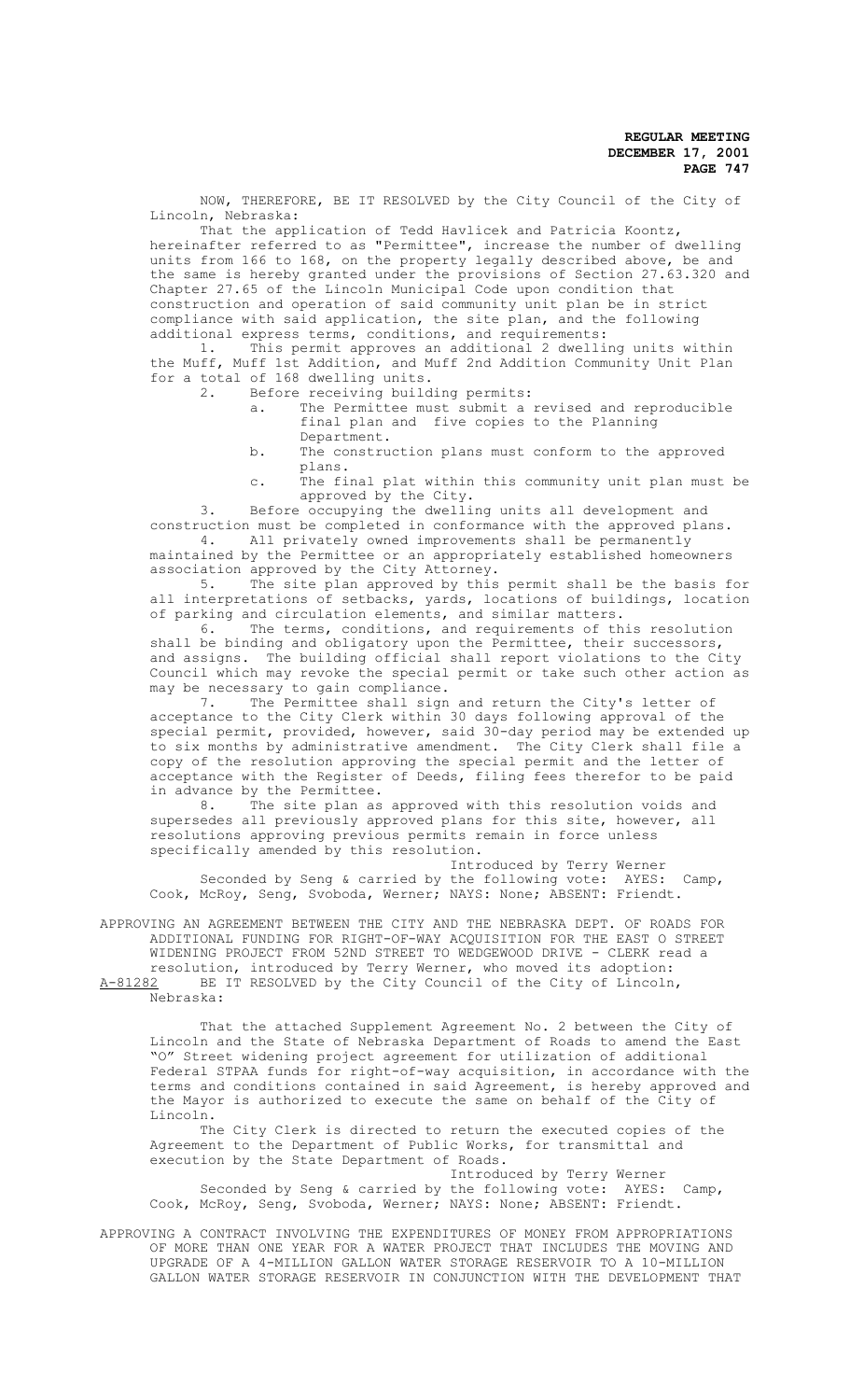IS TAKING PLACE IN THE AREA OF 84TH STREET AND HIGHWAY 2 - CLERK read a resolution, introduced by Terry Werner, who moved its adoption: A-81283 MHEREAS, the City of Lincoln desires to enter into a contract for

the water project that includes the moving and upgrade of a 4-million gallon water storage reservoir to a 10-million gallon water storage reservoir in conjunction with the development that is taking place in the area of  $84<sup>th</sup>$  Street & Highway 2; and

WHEREAS, said contract will involve the expenditure of money from appropriations of more than one year, and Article VII, Section 3 of the Charter of the City of Lincoln provides that no such expenditure of money from appropriations of more than one year shall be valid unless approved by resolution of the Council.

NOW, THEREFORE, BE IT RESOLVED by the City Council of the City of Lincoln, Nebraska:

That the contract between the City and Preload for a water project that includes the moving and upgrade of a 4-million gallon water storage reservoir to a 10-million gallon water storage reservoir in conjunction with the development that is taking place in the area of  $84<sup>th</sup>$  Street & Highway 2 is hereby approved and the Mayor is authorized to execute the same on behalf of the City.

The City Clerk is directed to return two fully executed copies of this Resolution and the contract to the Public Works Director, one for his records and one for transmittal to the contractor.

Introduced by Terry Werner Seconded by Seng & carried by the following vote: AYES: Camp, Cook, McRoy, Seng, Svoboda, Werner; NAYS: None; ABSENT: Friendt.

APPROVING AN INTERLOCAL AGREEMENT BETWEEN THE CITY AND THE AIRPORT AUTHORITY TO PROVIDE POLICE CERTIFIED EMPLOYEES OF THE AIRPORT AUTHORITY TO ISSUE TICKETS FOR VIOLATIONS OF TITLE 10 OF THE LINCOLN MUNICIPAL CODE - CLERK read a resolution, introduced by Terry Werner, who moved its adoption: A-81284 BE IT RESOLVED by the City Council of the City of Lincoln,

Nebraska:

That the attached Interlocal Agreement between the City and the Airport Authority authorizing Airport Authority police officers, certified as law enforcement officers in the State of Nebraska, to issue parking tickets through the City Violations Bureau, for an annual fee of \$6,000.00, in accordance with the terms and conditions contained in said Interlocal Agreement, is hereby approved and the Mayor is authorized to execute the same on behalf of the City of Lincoln.

The City Clerk is directed to return the executed original copies of the Interlocal Agreement to Mike Johnson, Legal Counsel for the<br>Airport Authority, 6101 Van Dorn St., Lincoln, NE 68516 for exect 6101 Van Dorn St., Lincoln, NE 68516 for execution by the Airport Authority.

Introduced by Terry Werner Seconded by Seng & carried by the following vote: AYES: Camp, Cook, McRoy, Seng, Svoboda, Werner; NAYS: None; ABSENT: Friendt.

SETTING THE HEARING DATE OF MONDAY, JANUARY 7, 2002 AT 1:30 P.M. FOR THE MANAGER APPLICATION OF ANTHONY L. OLDERBAK FOR NEBRASKA RETAIL VENTURES, L.L.C., DBA AMPRIDE NO. 107 LOCATED AT 5501 SUPERIOR ST.; AMPRIDE NO. 106 LOCATED AT 4401 N. 70TH ST.; AMPRIDE NO. 102 LOCATED AT 4002 ADAMS ST.; AND AMPRIDE NO. 105 LOCATED AT 3291 HOLDREGE STREET - CLERK read a resolution, introduced by Terry Werner, who moved its adoption:

A-81285 BE IT RESOLVED by the City Council, of the City of Lincoln, that a hearing date is hereby fixed for Mon., January 7, 2002 at 1:30 p.m. or as soon thereafter as possible in the City Council Chambers, County-City Building, 555 S. 10th St., Lincoln, NE, for the purpose of considering the Manager Application of Anthony Olderbak for Nebraska Retail Ventures, L.L.C., dba Ampride No. 107 located at 5501 Superior St.; Ampride No. 106 located at 4401 N. 70th St.; Ampride No. 102 located at 4002 Adams St.; and Ampride No. 105 located at 3291 Holdrege Street. Introduced by Terry Werner

Seconded by Seng & carried by the following vote: AYES: Camp, Cook, McRoy, Seng, Svoboda, Werner; NAYS: None; ABSENT: Friendt.

SETTING THE HEARING DATE OF MONDAY, JANUARY 14, 2002 AT 1:30 P.M. FOR THE APP. OF WILDERNESS RIDGE LLC, DBA WILDERNESS RIDGE GOLF COURSE FOR A CATERING LICENSE AT 1800 WILDERNESS WOODS PLACE - CLERK read a resolution, introduced by Terry Werner, who moved its adoption:

A-81286 BE IT RESOLVED by the City Council, of the City of Lincoln, that a hearing date is hereby fixed for Mon., January 14, 2002 at 1:30 p.m. or as soon thereafter as possible in the City Council Chambers, County-City Building, 555 S. 10th St., Lincoln, NE, for the purpose of considering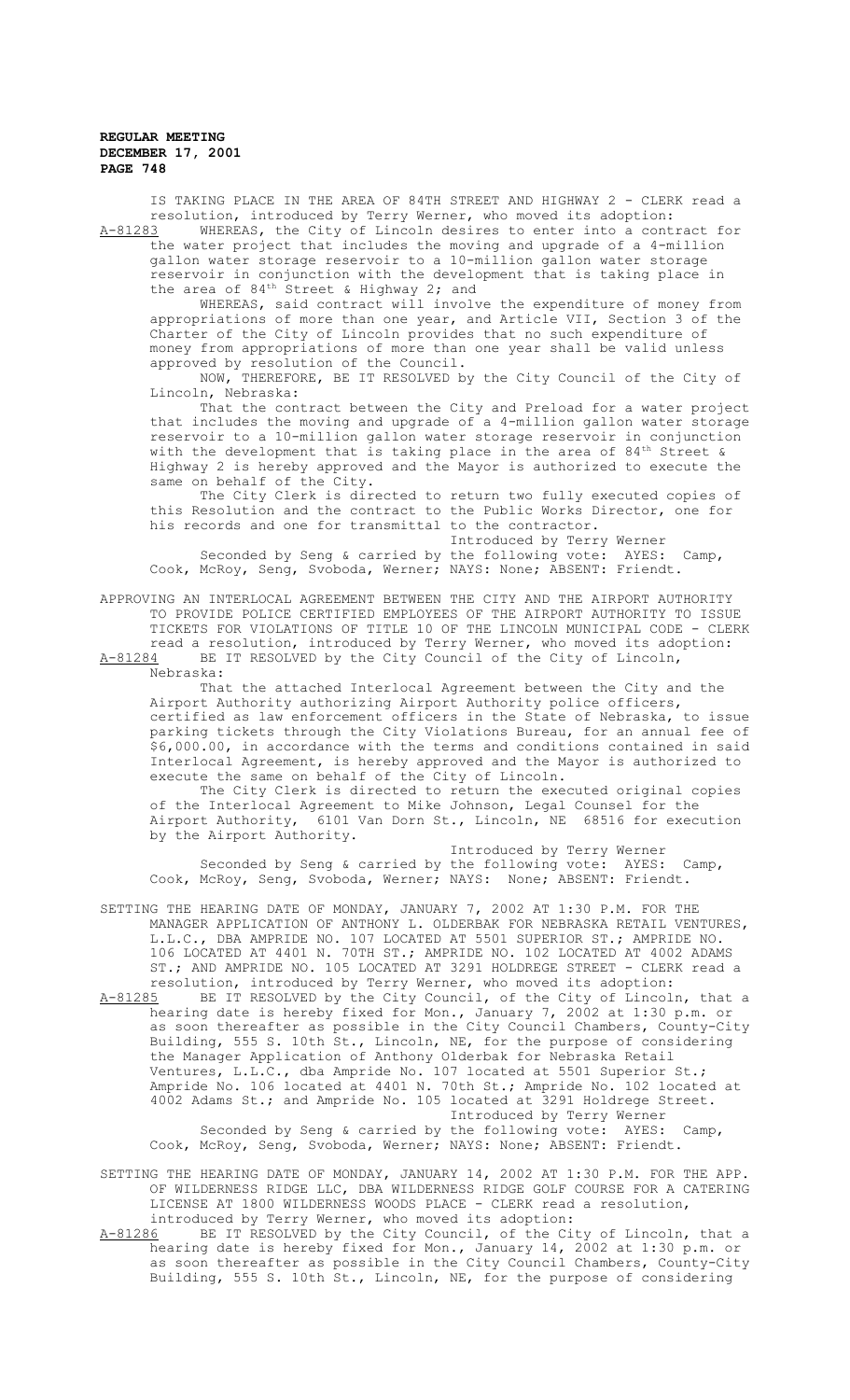said time, a new hearing date will be set. Introduced by Terry Werner Seconded by Seng & carried by the following vote: AYES: Camp, Cook, McRoy, Seng, Svoboda, Werner; NAYS: None; ABSENT: Friendt. ACCEPTING AND APPROVING THE PRELIMINARY PLAT OF CARROLL M5 INDUSTRIAL PARK WITH WAIVERS OF THE REQUIRED SIDEWALKS, STORMWATER DETENTION, AND REDUCTION OF THE MINIMUM CENTERLINE RADIUS FOR CURVES, ON PROPERTY GENERALLY LOCATED AT NORTH 27TH STREET AND CLEVELAND AVENUE - PRIOR to reading: CAMP Moved to amend Bill No. 01R-288 by adding a waiver for the reduction of minimum centerline radius for curves, a waiver for sidewalks on the east side of the street and a waiver for stormwater detention. Seconded by Svoboda. COOK Moved to amend Camp's Motion to Amend by eliminating the waiver of sidewalks on the east side of the street. Seconded by Werner & carried by the following vote: AYES: Cook, McRoy, Seng, Werner; NAYS: Camp & Svoboda; ABSENT: Friendt. FINAL VOTE FOR CAMP'S MOTION TO AMEND: Carried by the following vote: AYES: Camp, Cook, McRoy, Seng, Svoboda, Werner; NAYS: None; ABSENT: Friendt. CLERK Read the following resolution, introduced by Jon Camp, who moved its re-adoption as amended:<br>A-81217 WHEREAS, Ceejav, L.L. A-81217 WHEREAS, Ceejay, L.L.C. has submitted the preliminary plat of CARROLL M5 INDUSTRIAL PARK for acceptance and approval; and WHEREAS, the Lincoln City - Lancaster County Planning Commission

the Application of Wilderness Ridge LLC, dba Wilderness Ridge Golf Course for a Class K Catering License at 1800 Wilderness Woods Place. If the Police Dept. is unable to complete the investigation by

has reviewed said preliminary plat and made recommendations as contained in the letter dated August 10, 2001, which is attached hereto as Exhibit "A".

NOW, THEREFORE, BE IT RESOLVED by the City Council of the City of Lincoln, Nebraska:

That the preliminary plat of CARROLL M5 INDUSTRIAL PARK, located at 27th Street and Cleveland Avenue, as submitted by Ceejay, L.L.C., is hereby accepted and approved, subject to the terms and conditions set forth in Exhibit "A", which is attached hereto and made a part of this resolution as though fully set forth verbatim.

Introduced by Jon Camp

Seconded by Seng & carried by the following vote: AYES: Camp, Cook, McRoy, Seng, Svoboda, Werner; NAYS: None; ABSENT: Friendt.

## **PETITIONS & COMMUNICATIONS**

UNL MICROBIOLOGIST REPORT OF WATER TESTED FOR THE MONTH OF NOVEMBER, 2001 -CLERK presented said report which was placed on file in the Office of the City Clerk. **(35-01)**

## **REPORTS OF CITY OFFICERS**

CLERK'S LETTER & MAYOR'S APPROVAL OF ORDINANCES & RESOLUTIONS PASSED ON Dec. 3, 2001 - CLERK presented said report which was placed on file in the Office of the City Clerk.

INVESTMENT OF FUNDS FOR DECEMBER 3 - DECEMBER 7, 2001 - CLERK read the following resolution, introduced by Terry Werner, who moved its

adoption:<br>A-81287 BE BE IT HEREBY RESOLVED BY THE CITY COUNCIL of the City of Lincoln, Nebraska:

That the attached list of investments be confirmed and approved, and the City Treasurer is hereby directed to hold said investments until maturity unless otherwise directed by the City Council. (Investments for December 3 - December 7, 2001.)

Introduced by Terry Werner Seconded by Seng & carried by the following vote: AYES: Camp, Cook, McRoy, Seng, Svoboda, Werner; NAYS: None; ABSENT: Friendt.

REPORT FROM CITY TREASURER OF TELECOMMUNICATIONS OCC. TAX FOR THE MONTH OF SEPTEMBER & OCTOBER, 2001: USA Paging LLC; for the month of November, 2001: AT&T Communications of Midwest; Touch America Services, Inc.;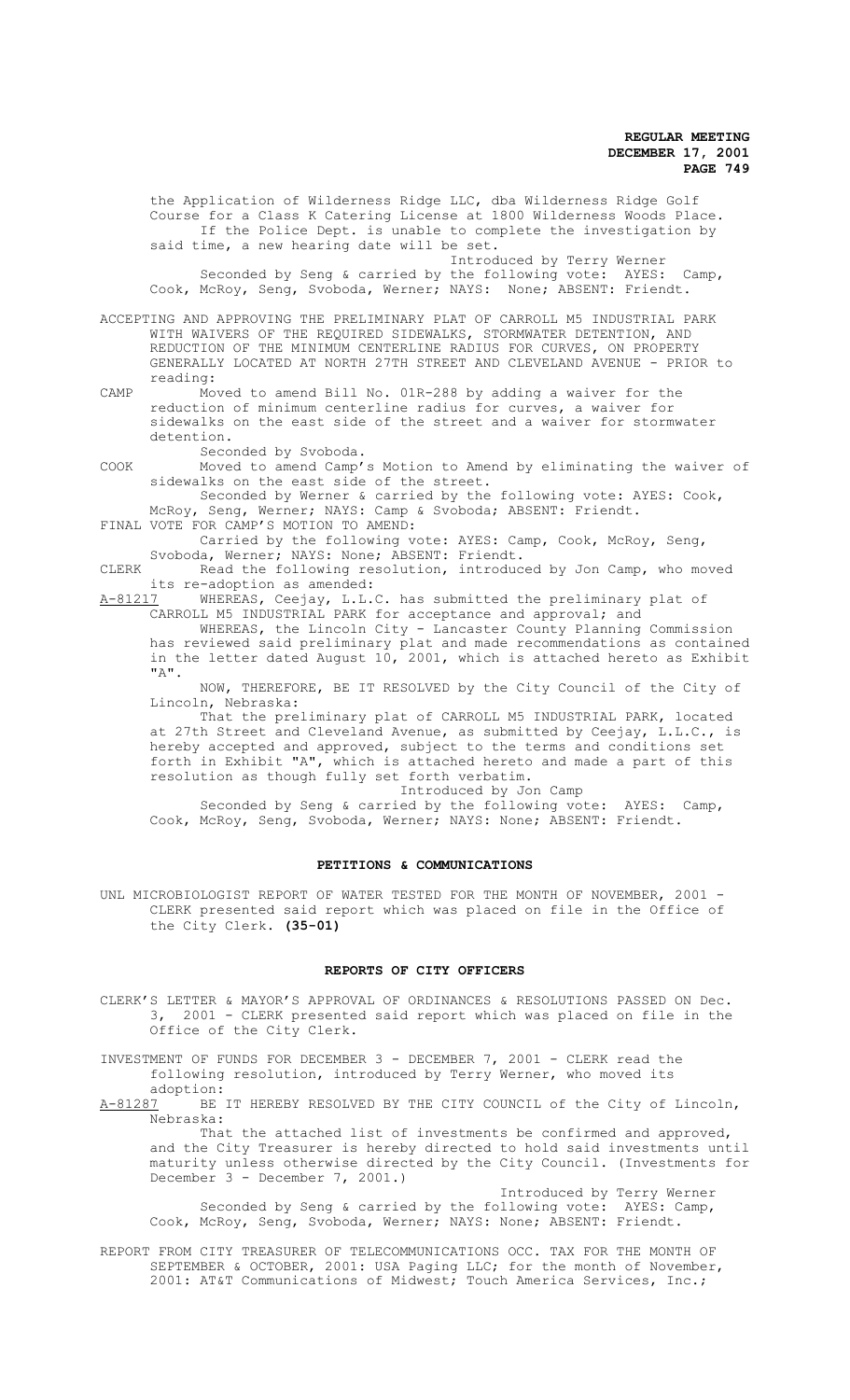Working Assets Funding Service, Inc.; Trans National Communications International, Inc.; TracFone Wireless, Inc.; Teligent Services, Inc.; Qwest Communications, Corp.; Primus Telecommunications, Inc.; ACN - Communications Services, Inc.; Operator Communications, Inc.; One Call Communications, Inc.; NPCR, Inc. - CLERK presented said report which was placed on file in the Office of the City Clerk. **(20)**

### **ORDINANCES - 1ST READING**

- CHANGE OF ZONE 3330 APPLICATION OF RIDGE DEVELOPMENT COMPANY AND SOUTHVIEW, INC. FOR A CHANGE OF ZONE AG AGRICULTURAL TO R-3 RESIDENTIAL ON PROPERTY GENERALLY LOCATED NORTHWEST OF THE INTERSECTION OF SOUTH 27TH STREET AND YANKEE HILL ROAD (In connection w/01R-333 & 01R-334) - CLERK read an ordinance, introduced by Terry Werner, for the application of Ridge Development Company and Southview, Inc. for a Change of Zone AG Agricultural to R-3 Residential on property generally located northwest of the intersection of South 27th Street and Yankee Hill Road, the first time.
- APPROVING A TEN-YEAR LEASE TO CRICKET NEBRASKA PROPERTY COMPANY TO BUILD A FOUR-PROVIDER TELECOMMUNICATION TOWER ON PROPERTY OF THE LINCOLN WATER SYSTEM GENERALLY LOCATED AT 84TH AND SOUTH STREETS - CLERK read an ordinance, introduced by Terry Werner, approving a ten-year lease to Cricket Nebraska Property Company to build a four-provider telecommunication tower on property of the Lincoln Water System generally located at 84th and South Streets, the first time.

# **ORDINANCES - 3RD READING**

CHANGE OF ZONE 3328 - AMENDING SECTIONS 27.65.030, 27.67.065, AND 27.70.020 OF THE CITY ZONING ORDINANCE TO AUTHORIZE THE USE OF DWELLINGS FOR FOUR TO SIX NON-RELATED PERSONS AS PART OF A COMMUNITY UNIT PLAN WHICH IS LARGER THAN 10 ACRES, AND TO PROVIDE PARKING REQUIREMENTS - CLERK read an ordinance introduced by Glenn Friendt, Amending Sections 27.65.030, 27.67.065, and 27.70.020 of the City Zoning Ordinance to authorize the use of dwellings for four to six non-related persons as part of a community unit plan which is larger than 10 acres, and to provide parking requirements, the third time. SENG Moved to pass the ordinance as read.

Seconded by Camp & carried by the following vote: AYES: Camp, Cook, McRoy, Seng, Svoboda, Werner; NAYS: None; ABSENT: Friendt. The ordinance, being numbered **17949**, is recorded in Ordinance Book 24, Page

CHANGE OF ZONE 3329 - APPLICATION OF THE DINERSTEIN COMPANIES FOR A CHANGE OF ZONE FROM I-1 INDUSTRIAL TO R-3 RESIDENTIAL ON PROPERTY GENERALLY LOCATED SOUTH OF CHARLESTON STREET, WEST OF NORTH 1ST STREET - CLERK read an ordinance, introduced by Glenn Friendt, for an Application of the Dinerstein Companies for a change of zone from I-1 Industrial to R-3 Residential on property generally located south of Charleston Street, west of north 1st Street, the third time.

SENG Moved to pass the ordinance as read.

Seconded by Camp & carried by the following vote: AYES: Camp, Cook, McRoy, Seng, Svoboda, Werner; NAYS: None; ABSENT: Friendt. The ordinance, being numbered **17950**, is recorded in Ordinance Book 24, Page

CREATING SEWER DISTRICT NO. 1176 IN S.W. 40TH STREET AND WEST "O" STREET AND ASSESSING THE COST THEREOF AGAINST THE BENEFITTED PROPERTY - CLERK read an ordinance, introduced by Ken Svoboda, creating sewer district No. 1176 in S. W. 40th Street and West "O" Street and assessing the cost thereof against the benefitted property, the third time.<br>SVOBODA Moved to pass the ordinance as read. Moved to pass the ordinance as read.

Seconded by Seng & carried by the following vote: AYES: Camp, Cook, McRoy, Seng, Svoboda, Werner; NAYS: None; ABSENT: Friendt. The ordinance, being numbered **17951**, is recorded in Ordinance Book 24, Page

AMENDING CHAPTER 5.36 OF THE LINCOLN MUNICIPAL CODE RELATING TO PEDDLERS BY